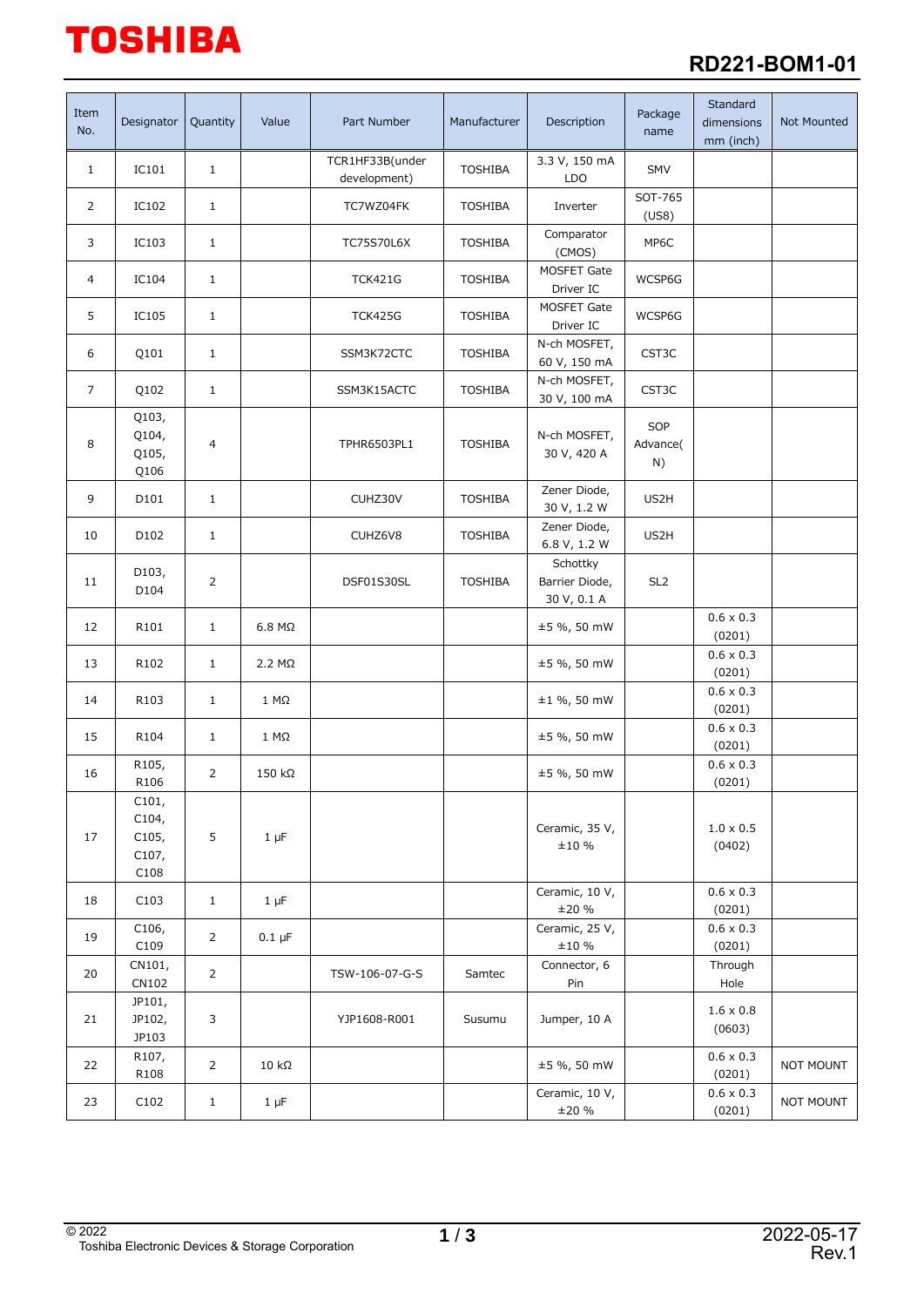## **Terms of Use**

This terms of use is made between Toshiba Electronic Devices and Storage Corporation ("We") and customers who use documents and data that are consulted to design electronics applications on which our semiconductor devices are mounted ("this Reference Design"). Customers shall comply with this terms of use. Please note that it is assumed that customers agree to any and all this terms of use if customers download this Reference Design. We may, at its sole and exclusive discretion, change, alter, modify, add, and/or remove any part of this terms of use at any time without any prior notice. We may terminate this terms of use at any time and for any reason. Upon termination of this terms of use, customers shall destroy this Reference Design. In the event of any breach thereof by customers, customers shall destroy this Reference Design, and furnish us a written confirmation to prove such destruction.

#### 1. Restrictions on usage

1. This Reference Design is provided solely as reference data for designing electronics applications. Customers shall not use this Reference Design for any other purpose, including without limitation, verification of reliability.

2. This Reference Design is for customer's own use and not for sale, lease or other transfer.

3. Customers shall not use this Reference Design for evaluation in high or low temperature, high humidity, or high electromagnetic environments.

4. This Reference Design shall not be used for or incorporated into any products or systems whose manufacture, use, or sale is prohibited under any applicable laws or regulations.

#### 2. Limitations

1. We reserve the right to make changes to this Reference Design without notice.

2. This Reference Design should be treated as a reference only. We are not responsible for any incorrect or incomplete data and information.

3. Semiconductor devices can malfunction or fail. When designing electronics applications by referring to this Reference Design, customers are responsible for complying with safety standards and for providing adequate designs and safeguards for their hardware, software and systems which minimize risk and avoid situations in which a malfunction or failure of semiconductor devices could cause loss of human life, bodily injury or damage to property, including data loss or corruption. Customers must also refer to and comply with the latest versions of all relevant our information, including without limitation, specifications, data sheets and application notes for semiconductor devices, as well as the precautions and conditions set forth in the "Semiconductor Reliability Handbook".

4. When designing electronics applications by referring to this Reference Design, customers must evaluate the whole system adequately. Customers are solely responsible for all aspects of their own product design or applications. WE ASSUME NO LIABILITY FOR CUSTOMERS' PRODUCT DESIGN OR APPLICATIONS.

5. No responsibility is assumed by us for any infringement of patents or any other intellectual property rights of third parties that may result from the use of this Reference Design. No license to any intellectual property right is granted by this terms of use, whether express or implied, by estoppel or otherwise.

6. THIS REFERENCE DESIGN IS PROVIDED "AS IS". WE (a) ASSUME NO LIABILITY WHATSOEVER, INCLUDING WITHOUT LIMITATION, INDIRECT, CONSEQUENTIAL, SPECIAL, OR INCIDENTAL DAMAGES OR LOSS, INCLUDING WITHOUT LIMITATION, LOSS OF PROFITS, LOSS OF OPPORTUNITIES, BUSINESS INTERRUPTION AND LOSS OF DATA, AND (b) DISCLAIM ANY AND ALL EXPRESS OR IMPLIED WARRANTIES AND CONDITIONS RELATED TO THIS REFERENCE DESIGN, INCLUDING WARRANTIES OR CONDITIONS OF MERCHANTABILITY, FITNESS FOR A PARTICULAR PURPOSE, ACCURACY OF INFORMATION, OR NONINFRINGEMENT.

#### 3. Export Control

Customers shall not use or otherwise make available this Reference Design for any military purposes, including without limitation, for the design, development, use, stockpiling or manufacturing of nuclear, chemical, or biological weapons or missile technology products (mass destruction weapons). This Reference Design may be controlled under the applicable export laws and regulations including, without limitation, the Japanese Foreign Exchange and Foreign Trade Law and the U.S. Export Administration Regulations. Export and re-export of this Reference Design are strictly prohibited except in compliance with all applicable export laws and regulations.

#### 4. Governing Laws

This terms of use shall be governed and construed by laws of Japan.